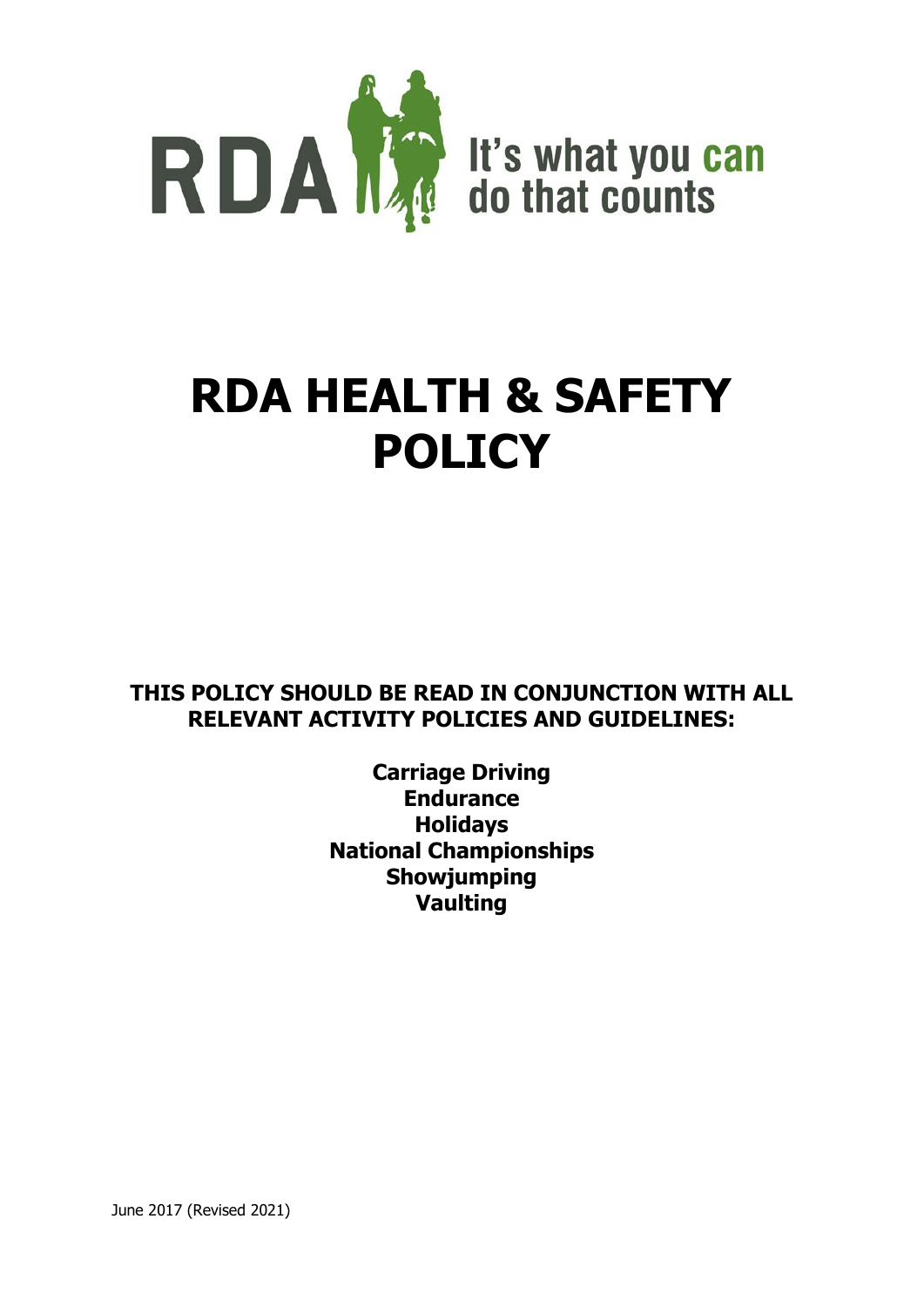- 1. Group trustees are asked to note that there is a direct link between Health & Safety and RDA insurance arrangements.
- 2. Please note that an "approved RDA activity" for the purposes of insurance cover is any RDA activity which conforms to and complies with this policy and which has been approved by RDA. If in doubt, please refer to RDA National Office.

# 3. **WHO IS RESPONSIBLE?**

- a. **GROUP TRUSTEES -** are ultimately responsible for everything that goes on in their group including Health & Safety.
- b. **RDA MEMBER GROUPS -** are responsible for recruiting coaches, staff, volunteers and helpers. They are responsible for keeping available and/or distributing all relevant papers received from RDA National Office, Region or County. Up to date information and records are essential for compliance with RDA standards.
- c. **GROUP COACHES -** Group coaches (all disciplines) are responsible for delivering safe sessions and safe riding/ carriage driving/ vaulting procedures in venues approved by nationally or regionally appointed assessors.

The Health & Safety Policy requires written records and coaches are responsible for making sure that these are kept. Groups should make sure that their coach's qualifications conform to RDA UK requirements.

d. **GROUP PHYSIOTHERAPISTS -** Group physiotherapists work as part of a team under the overall leadership of the coach, but are responsible for their own professional input.

## **If in doubt, contact your County or Regional Coach/Chair or Regional Carriage Driving Representative.**

# 4. **WHAT ARE THEY RESPONSIBLE FOR?**

a. **VENUE.** All aspects of the venue used by RDA, including the riding, vaulting and carriage driving area, should have been approved by the Regional/County Coach, Regional Driving Representative or other nominated person, when a group is set up. A Venue Risk Assessment for RDA Activities (see website) should be completed initially, updated as necessary and checked with copies kept in group records. Please also refer to COSHH (Control of Substances Hazardous to Health) e.g. chemical, medical and veterinary supplies, where applicable.

For help with making risk assessments refer to the separate guidance note and templates on Risk Assessments.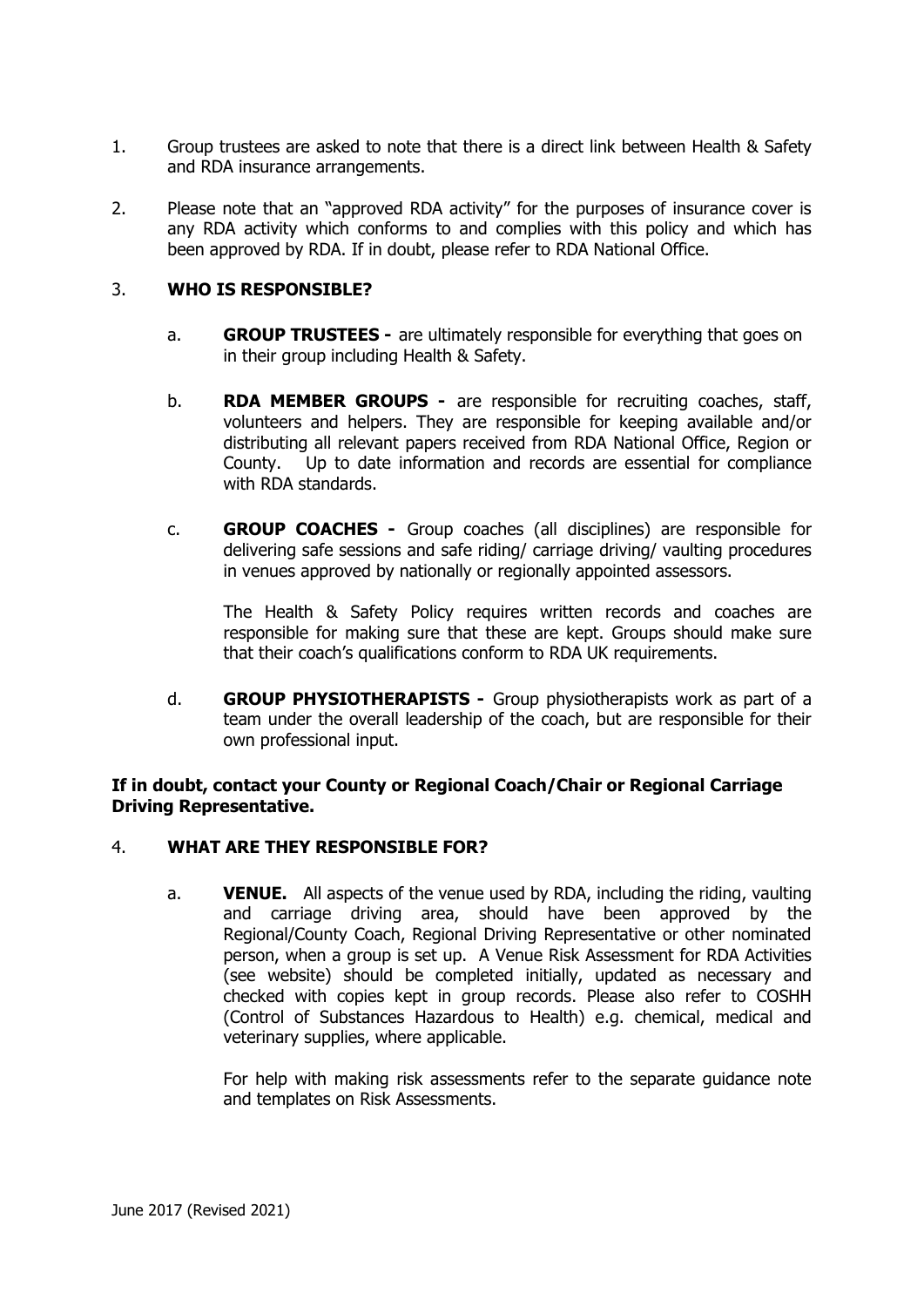- b. **EQUINES.** Should not be used until they have been fully assessed by a relevant coach/Carriage Driving Assessor and passed as of good temperament, sound, in good condition and suitable for RDA purposes. They must be a minimum of 5 years old. Only suitably trained helpers should be allowed to handle them.
- c. **TACK.** All tack/harness and special equipment should be inspected on a regular basis to ensure that it has been maintained, is in good condition and that it fits the equine on which it is being used. All coaches must check condition and fit before every RDA session.
- d. **COACHES.** All coaches should hold an up to date passport and should have completed the review process in accordance with the requirements of RDA UK. Newly recruited coaches will be issued with a passport after attending a Pre-Coach Training Session, where they will be familiarised with the RDA Health & Safety Policy. A programme of training should be discussed and planned, appropriate to the new coach's experience and qualification. An Assessment Form should be added to the coach's passport when completed by a Regional/County Coach, Coach Developer, Vaulting Assessor or Carriage Driving Rep/Assessor. Following a review, the coach review form should be added to his/her passport. All groups are responsible for safe riding, vaulting, driving and non-riding activities that involve equines, in safe places and should keep up to date records. It is the responsibility of the coaches and their trustees to ensure they have their reviews within their review periods.
- e. **HELPERS (volunteers).** All helpers must fill in a new volunteer form before joining a group. They must provide two references which should be checked, and complete an enhanced disclosure application (if aged 16 or over) before getting involved in sessions. All helpers should be given induction training when they first join the group, which must be recorded on their Volunteer Training Record Card (Green Card). They should be capable, competent and trained for all duties they are asked to perform and should be briefed by the coach at the beginning of each RDA session.
- f. **PARTICIPANTS (RIDERS, VAULTERS AND CARRIAGE DRIVERS).** No person may be allowed to participate with RDA until they have produced a fully completed application form which has been reviewed by a coach.

All participants should be assessed by a coach, ideally with a physiotherapist where appropriate, before they are allowed to take part. If more medical information is needed to enable an assessment to be made, or if there are any doubts, the group can request a medical professional's input using the letter available on the RDA website (Running your group / new participants). Participants can only be accepted if they can be accommodated safely by the group. If this is not possible, their application should be rejected, using the Participant Rejection Form.

Application forms should be renewed every 3 years, or sooner if it is felt there are changes in the participant's condition that could impact on their ability to ride, vault or drive.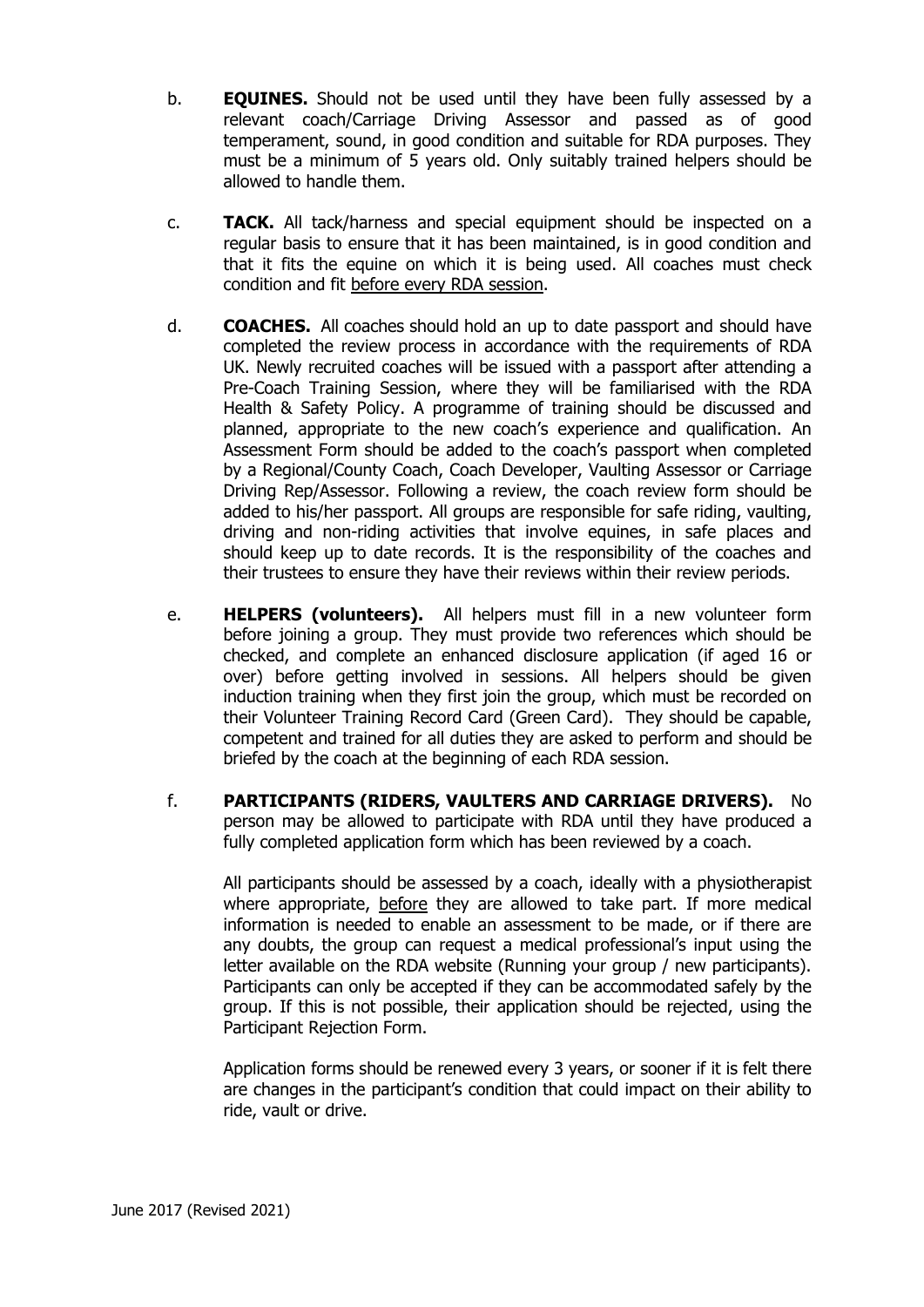## g. **HATS.**

- (1) All participants must wear proper protective headwear which conforms to the current standards - PAS015 (1998 or 2011) with BSI Kitemark; ASTM F1163 with SEI stamp; SNELL E2001/E2016 and VG1.
- (2) In some cases, where a standard hat is not suitable, alternative headwear can be worn providing RDA's alternative hat wear rules are followed as detailed below:
	- (a) Non-standard hats (including specially made, by a reputable manufacturer, riding hats, other kite marked helmets e.g. ski, cycle, skateboard), can be assessed by a Regional or County Coach, or someone who has been approved by the Regional Coach. Anyone assessing hat suitability MUST have been on a BETA hat checking workshop.
	- (b) Consent signed on the "Alternative Hat Assessment Form" by the Participant/Parent/Guardian/Carer, confirming they understand that it is a non-standard hat.
	- (c) Participant and hat to be re-assessed annually.
	- (d) The hat must not be used by another participant without an assessment.
- (3) Under no circumstances can riders or vaulters take part in RDA sessions without wearing an approved hat.
- (3) There may be exceptional circumstances when a carriage driver has to drive without a hat. Before this can happen the "No Hat Form" must be completed and sent to the Carriage Driving Co-ordinator at National Office, along with a written request stating why the driver needs to drive without a hat. This request will then go to the Carriage Driving Lead for approval, before any driver without a hat can drive.
- (4) Children or adults of the Sikh religion are exempted from any hat ruling while they are wearing a turban.
- (5) Non-riding/driving activities which involve participants coming into contact with equines must be risk assessed in order for the coach to ascertain if it would be safer for the participant to wear protective headwear.
- h. **CLOTHING AND FOOTWEAR.** Participants and helpers should wear comfortable and suitable clothing (long trousers and long sleeved tops). Jackets and anoraks, if worn, must be fastened. It is recommended that jewellery is removed and that long hair should be tied back. Gloves are recommended. The footwear of all participants must be checked before they are allowed to take part. Shoes or boots without heels, or lighter types of footwear are not acceptable for riding, unless toe caps are used. Helpers should wear sturdy shoes or boots.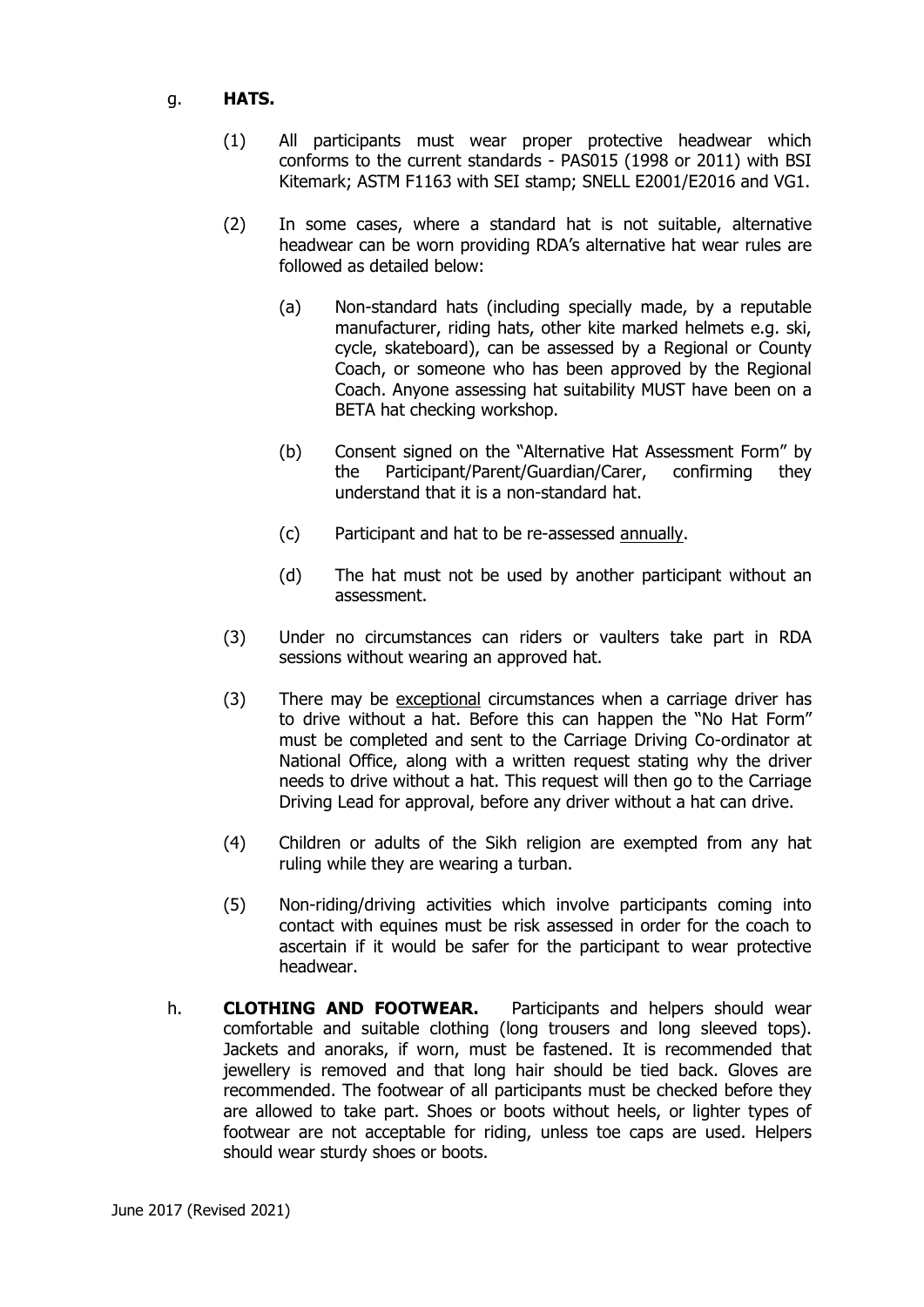Religious head wear (hijabs, yamulkes etc) can be worn providing they will not come undone or are not fixed to the head by a hard object e.g. broach, or could present a danger to the participant. There are various balaclavas/riding snoods on the market which are made specifically to use under hats instead of hijabs or some other headwear. These are available from [www.kramer.co.uk.](http://www.kramer.co.uk/)

# i. **BACK RIDING & HIPPOTHERAPY.**

(1) Back riding must only be carried out under the overall supervision of a physiotherapist or occupational therapist who has:

Either: successfully completed the current CPTRH hippotherapy training course.

Or: successfully completed Part 2 of the old APTRH Horse in Rehabilitation course (pre 2009)

Or: is in the process of completing the CPTRH hippotherapy training course and is under the supervision of a physiotherapist or occupational therapist qualified as a hippotherapist.

- (2) The Regional/County Coach must approve the use of back riding within a group. The requirements for safe practice are: a trained horse – sound and able to carry the extra weight, a competent rider with an independent seat, a trained leader, two side walkers and an enclosed venue.
- (3) Back riding should only be used where it is seen as the best option to gain balance and head control prior to developing riding skills.
- (4) Hippotherapy must only be undertaken by a physiotherapist or occupational therapist who has:-

Either: successfully completed the current CPTRH hippotherapy training course

Or: successfully completed Part 3 of the old APTRH Horse in Rehabilitation course (pre 2009)

Or: is in the process of completing the current CPTRH hippotherapy training course and is under the supervision of a Physiotherapist or Occupational Therapist qualified as a hippotherapist.

The Physiotherapist or Occupational Therapist is responsible for the hippotherapy session, including their insurance.

#### j. **FIRST AID**

(1) No RDA activity may take place without the presence of a person holding an up to date First Aid Certificate (Emergency First Aid at Work or equivalent). Appointed First Aiders should be identified at the start of each session – where possible, this should be someone other than the coach taking the session. There must be a First Aid Box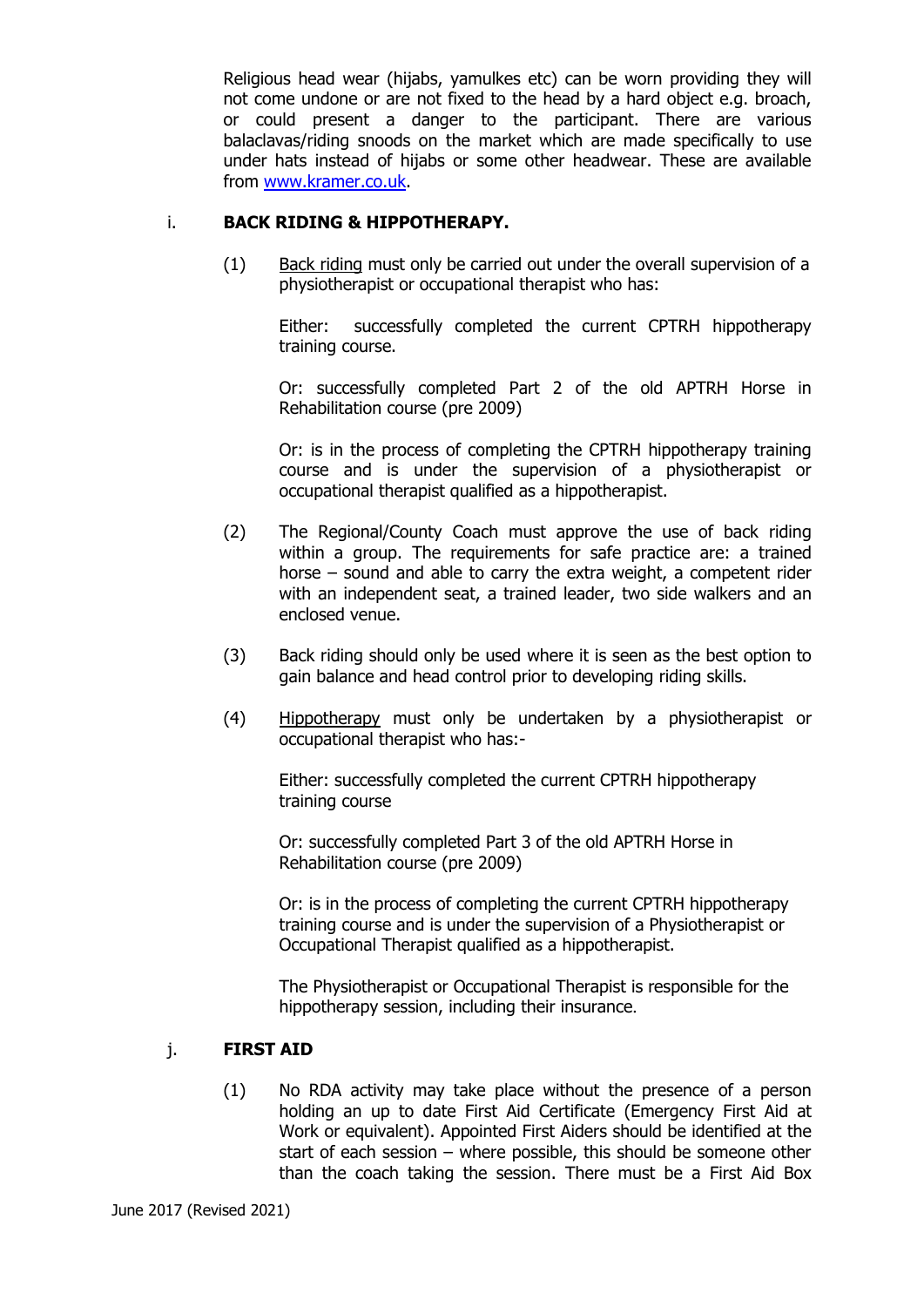readily available for each RDA session, with a list of those holding First Aid qualifications. (*see separate First Aid Policy*)

(2) It is recommended that if a participant is being taken out for a hack or endurance ride/ drive, a small first aid pack should be carried and also any medication that may be needed during the session brought by the school or centre for a particular participant should be carried by the teacher, escort or carer. A mobile telephone must be carried during the hack or endurance ride, and organisers should know the post code or grid reference.

#### k. **RIDING / CARRIAGE DRIVING ON PUBLIC ROADS**

- (1) Wherever possible riding/ carriage driving should not take place on public roads. It is however accepted that sometimes there may be a need to use a road to access premises, fields, tracks and bridleways. If groups need to go on a public road, they must provide adequate helpers and leaders and ensure the time on the road is kept to a minimum. Riders/drivers and helpers MUST all wear fluorescent tabards when crossing and using roads.
- (2) Participants and helpers must be briefed on the hazards of using the roads if riding or driving on the roads cannot be avoided. A strict safety routine needs to be followed at all times and included in the risk assessment.
- l. **FIRE DRILL** Everyone working or attending the group on a regular basis must be instructed on procedures in case of fire. This is to include the location of fire points, use of different types of fire extinguishers, fire alarm method, evacuation plan for both humans and animals, location of master switch, water stop tap and telephone. Regular (every 6 months) practices must take place.

## m. **ACCIDENT & INCIDENT BOOK**

Accident – an event that results in injury or ill health Incident – will include a "near miss" where the potential to cause injury or ill health is evident.

All accidents and incidents must be recorded immediately in an Accident and Incident Book and signed as required. These are available from many retailers. This is an important document and must be retained in group files, even if it has been replaced by a new book.

Serious accidents must be reported in accordance with RIDDOR (see separate guidance on RIDDOR).

It is important that all accidents that may give rise to a claim are reported as soon as possible after the event. The accident must be reported to the RDA insurance brokers, Perkins Slade on 0121 698 8043 or at [www.rda-insurance](http://www.rda-insurance-centre.com/make-a-claim)[centre.com/make-a-claim.](http://www.rda-insurance-centre.com/make-a-claim) This includes all accidents that involve:- A fatal incident

An injury involving either a referral to or actual hospital treatment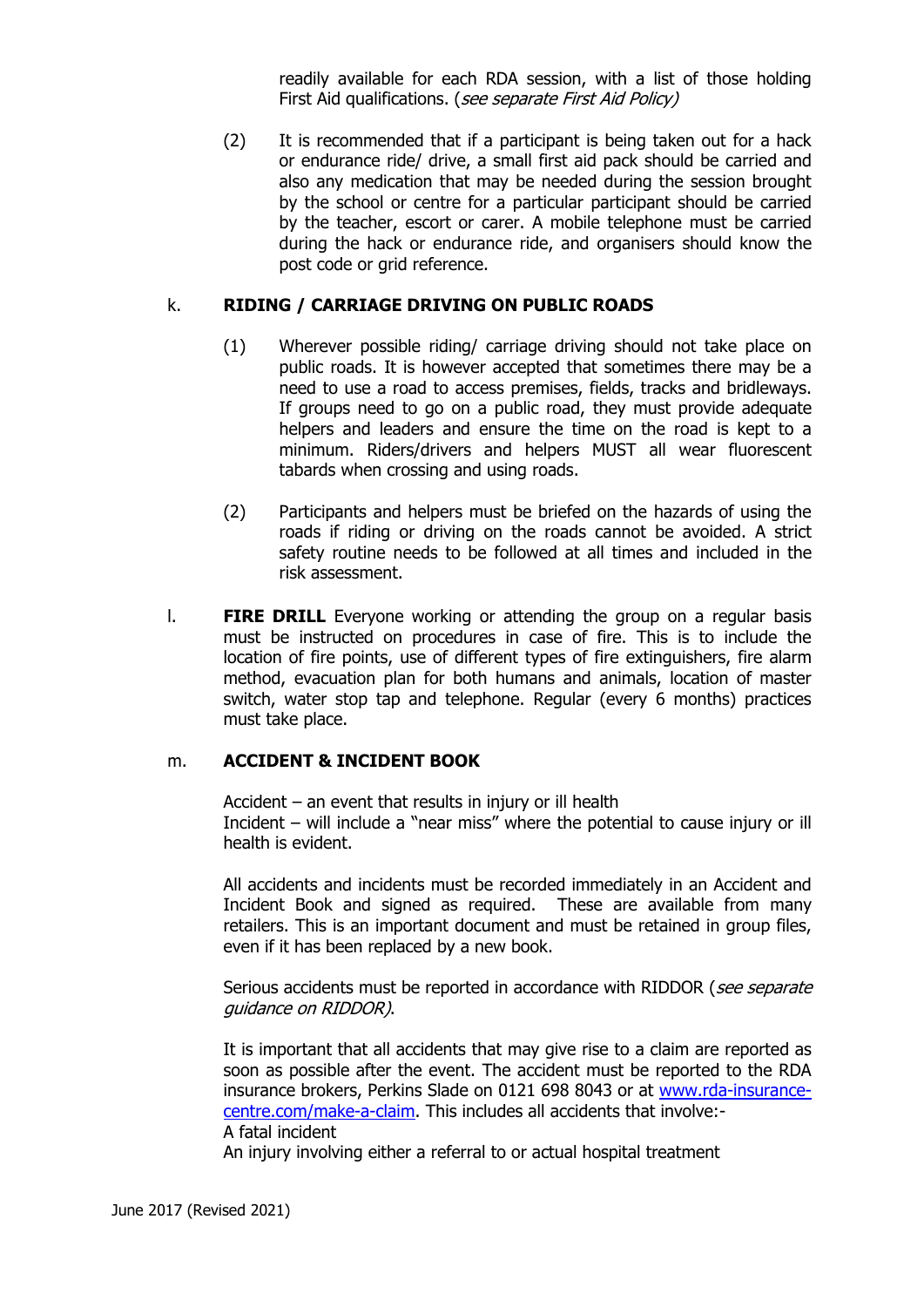An injury is defined for insurance is: Any head injury that requires medical treatment, a fracture (other than fingers or toes), amputation, dislocation, loss of sight, resuscitation, loss of consciousness or hospitalisation for more than 24 hours.

# n. **GROUP RECORDS & UP-TO-DATE INFORMATION**

- (1) The group should have all up to date information and completed participant application forms available for reference. All relevant information received from County, Region or RDA National Office should be passed on to appropriate members of the group, especially trustees, coaches and group organisers.
- (2) Group Coaches should keep their passports up to date. Participant profiles and reports should be kept securely in group files and any changes should be recorded. Pre-session Assessments should be made and the attention of all group members drawn to them. Ongoing risk assessment by the coaches should be maintained throughout every session.
- (3) Up to date weight charts for all horses and ponies should be kept, regularly reviewed and adhered to. Weight Chart and Guidance Notes are available to order from National Office via the Group Order website:<http://grouporders.rda.org.uk/>

## o. **SPECIAL EQUIPMENT**

RDA policy is that, wherever possible, regular riding equipment should be used.

However, some participants cannot manage without special equipment. RDA National Office can provide the name of an advisor but RDA, its officers and employees take no responsibility for, nor give any warranty or guarantee in regard to these products; and no supplier may be considered preferred or exclusive suppliers.

SPECIAL EQUIPMENT SUPPLIERS **-** Many items used by RDA Groups are available from, or can be made by, your local saddler (e.g. ladder reins, rainbow reins, breastplate/neckstraps, Devonshire boots or Toestoppers).

#### p. **HOISTS & HYDRAULIC PLATFORMS**

Everyone must be properly trained before using a hoist/ hydraulic platform with refresher training at least every 3 years. The horses must also have been trained until they are familiar with the noise and movement of the hoist/ platform and are safe to use with this method of mounting/dismounting. A list of current trained personnel and equines must be displayed, along with a "safe working load".

Coaches must conform to the hoist/hydraulic platform's maximum load and have a risk assessment for each participant being lifted. Hoist slings need to be checked before each use for compatibility and maintenance.

Advice should be sought from the RDA Special Equipment Advisor before a hoist /hydraulic platform is purchased.